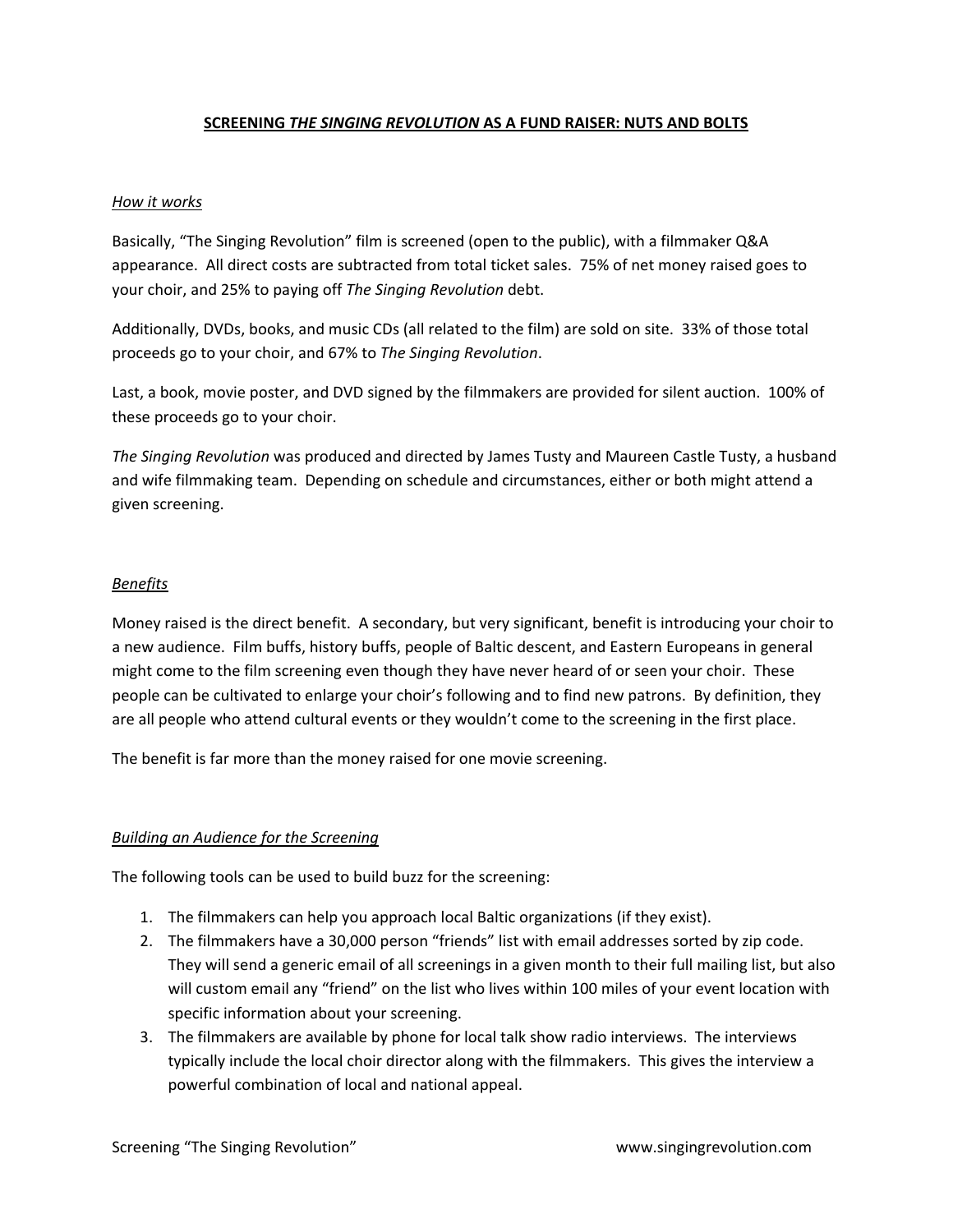- 4. Send out press releases to your local print and web news sources.
- 5. The filmmakers will provide you with full-sized movie posters, as well as smaller mini-posters that can be put up on bulletin boards at colleges, coffee shops, and elsewhere.
- 6. The filmmakers provide you with an editable  $8\frac{1}{2}$  x 11 flyer (in WORD) that can be customized for your choir and location, and printed via your own computer. This flyer includes national film review quotes and images.
- 7. Announce the screening date at choir concerts held in the months before the screening. This is critical.
- 8. Direct mail and email to your existing choir supporters.
- 9. Approach local college film programs (both filmmaking and film appreciation), and get them invested in promoting the screening to their students and supporters. Give them a mention in the program if warranted. Coordinate the date with them prior to setting it.
- 10. Approach local college history programs. Programs that teach the Cold War, Communism, World War II, or Nonviolent Revolution would have particular interest.
- 11. Approach local college music programs. This is a film that shows music is more than entertainment. It shows the political and cultural power of music.
- 12. Approach other like-minded local cultural organizations.
- 13. If you screen the film at a local cinema art theater, leave flyers in the lobby well in advance of the event. You can pick up cinema art film buffs this way.

# *What might an event look like?*

There are many ways to set up such an event. The following is a sample schedule to give you one idea of how this might work:

- 2:00PM Choir director welcomes the audience and introduces the filmmaker
- 2:05 Filmmaker introduces film
- 2:15 Film begins
- 3:15 Intermission
- 3:25 Film continues and finishes
- 4:10 Your choir sings 4 Estonian songs from the film on stage
- 4:25 Screening ends...DVDs, CDs, and books are for sale in the lobby
- 5PM Reception with silent auction items for sale, and with filmmaker present to talk with patrons one‐on‐one.
- 6:30PM Reception ends, private dinner with filmmaker and 5 or 6 people

Other options include having the choir sing at the reception as well, or sing either before the film starts or during the intermission.

But this is only a suggestion. There are many ways to host a public screening.